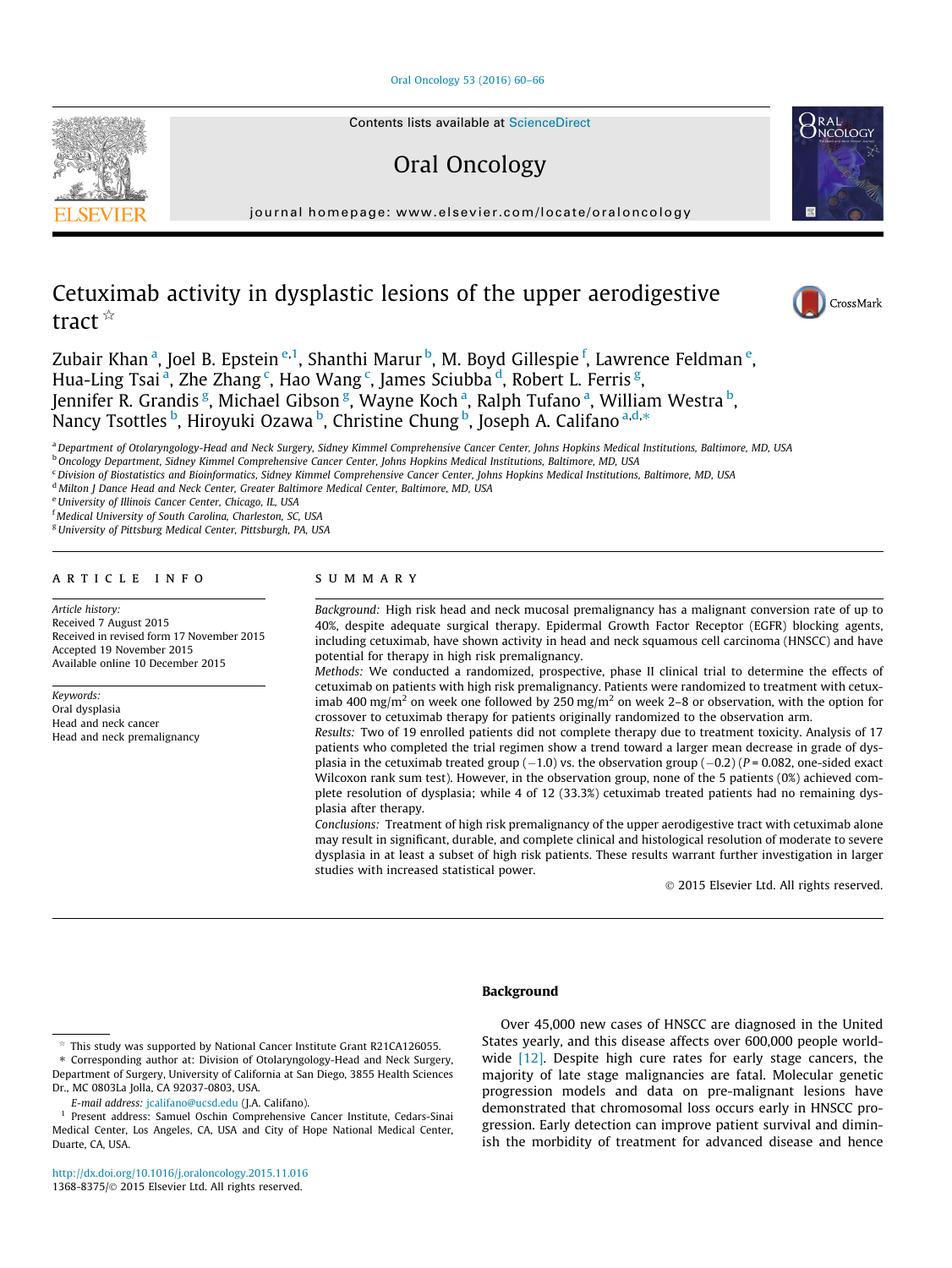improved methods of early detection and diagnosis has been actively pursued (see Figs. 1–5).

While premalignant lesions of the upper aero digestive tract may often be surgically removed, a proportion of patients with extensive premalignant disease cannot be treated with standard surgical excision. These patients are characterized by a clinical presentation of widespread dysplastic mucosa that extends beyond the boundaries of acceptable surgical resection. Other patients are characterized by a grossly normal appearing mucosa with histologic appearance of high-grade dysplasia that likewise cannot be adequately resected surgically and others recur despite surgical excision (see [Tables 1 and 4](#page-3-0)).

Increased risk of progression to malignancy is also associated with prior head and neck cancer, advanced histologic grade, and evidence of genetic instability including chromosomal (allelic) loss. Those patients with moderate or severe dysplasia were noted to have a risk of progression to malignancy of approximately 60%, in a study with median 7 year follow up. Similarly, a prior history of head and neck cancer resulted in a 60% risk of progression in the same study [\[1\]](#page-6-0). Approximately 40% of patients with mild dysplasia or hyperplasia combined with 3p or 9p loss of heterozygosity (LOH) demonstrated progression to malignancy within 5 years [\[2,15\].](#page-6-0)

Due to the challenging nature of surgical treatment for these patients, medical therapies are also attempted for patients with high-risk premalignant disease. Initial studies examining chemo preventive strategies for premalignant oral cavity disease were promising. These strategies were based on prior studies that used retinoids to decrease the incidence of all second primary tumors in head and neck cancer patients. Hong et al. demonstrated that high-dose 13 cis-retinoic acid (50–100 mg/m<sup>2</sup>) prevented the development of second primary tumors in treated head and neck cancer patients [\[3\].](#page-6-0) On additional follow-up, patients who received 1 year of high-dose agent did not develop smoking-related malignancies versus those taking placebo. However, two years after completion of therapy, rates of second primary tumor development were identical in treated and placebo groups [\[4\]](#page-6-0). In addition, patients treated with high-dose 13-cis retinoic acid experienced substantial toxic effects, with the majority of patients requiring a dose reduction due to cheilitis, conjunctivitis, skin toxicities or effects on liver function. To date, however, additional, larger prospective trials examining retinoids and other agents have not consistently demonstrated efficacy for any agents in altering the natural course of premalignant oral disease and progression to malignancy, or were challenging to administer on a chronic, long-term basis [\[5–7\].](#page-6-0)

Activation of the EGFR axis is well documented in oral premalignancy and analysis of prior retinoid trials demonstrate increased risk of malignant progression in patients with EGFR amplification [\[8,9\].](#page-6-0) In a subset analysis from a retinoid oral premalignancy trial, investigators found that an increased EGFR gene copy number is common in and associated with oral cancer development in patients with premalignant lesions expressing high EGFR levels. These data raise the possibility that a subset of oral premalignant lesions may benefit from specific therapeutic targeting of the EGFR axis [\[8,10\]](#page-6-0).

As a result there has been significant interest in targeting the EGFR axis for chemoprevention or as therapy for high risk premalignancy. Investigators have completed a phase I trial that demonstrates favorable response rates for an oral EGFR tyrosine kinase inhibitor (TKI) and celecoxib, a cyclooxygenase 2 inhibitor demonstrating a synergistic effect with erlotinib in preclinical studies [\[11\].](#page-6-0) A phase III trial of Erlotinib ([http://clinicaltrials.gov/show/](http://clinicaltrials.gov/show/NCT00402779) [NCT00402779\)](http://clinicaltrials.gov/show/NCT00402779) is the only phase III trial testing the activity of an EGFR directed agent in patients with leukoplakia at risk for oral cancer development.



Fig. 1. Scatter plot of pre and post change in histology across treatment groups.

![](_page_1_Figure_9.jpeg)

Fig. 2. Change in histological grade by treatment group.

To evaluate the potential for EGFR blockade to prevent premalignant progression in the upper aerodigestive tract, we conducted a phase II, randomized trial using cetuximab alone in the treatment of high-risk premalignant lesions of the head and neck. Patients were evaluated in terms of change in grade of dysplasia as a primary endpoint, with secondary endpoints to evaluate a clinical and histologic response, as well as changes in EGFR axis signalling.

# Methods

Trial Design: This clinical trial was approved by the Johns Hopkins Medical Institutions review board (Clinicaltrials.gov identifier NCT00894413), and all human participants gave written informed consent to participate in the trial. This study was a prospective, two-arm, randomized, phase II trial of cetuximab treatment for patients with high-risk, premalignant UAD lesions. The control arm and treatment arm were randomized in a 3:1 ratio to increase the numbers of treated patients and thus maximize the possibility of statistically discerning low rates of response in the treatment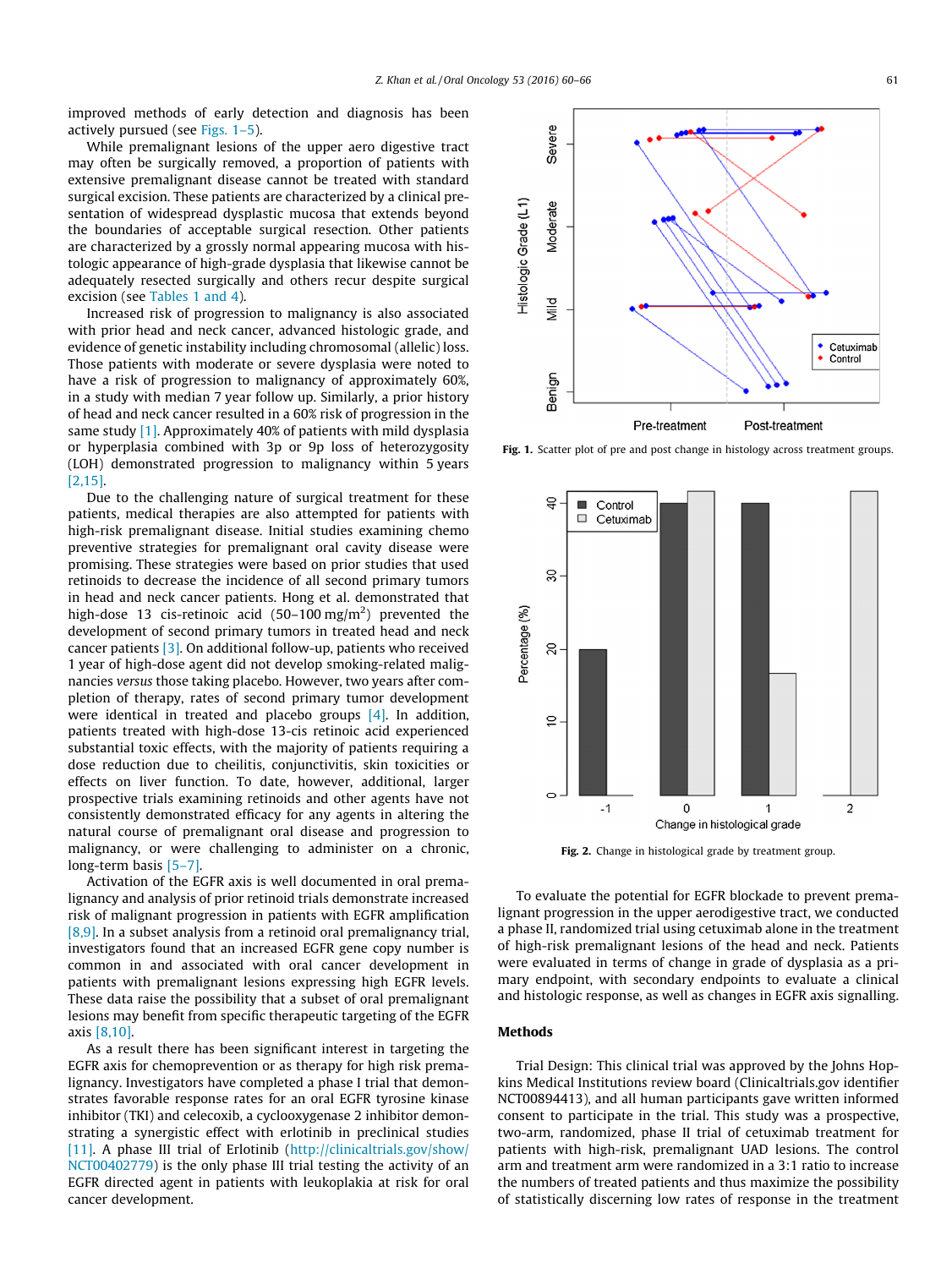![](_page_2_Figure_1.jpeg)

Fig. 3. Histological improvement by treatment group.

![](_page_2_Figure_3.jpeg)

Fig. 4. Combined response by treatment group. \*Percentage on y-axis represents proportion of subjects.

arm. The control arm was necessary to assess variability due to sampling and to variation in measurement of endpoints, although biologic changes were not expected over an eight-week period in untreated patients. Inclusion criteria included patients with premalignancy of the oral cavity, pharynx, or larynx with; (1) presence of 3p, 9p21, or 17p LOH, and/or (2) surgically unresectable high grade premalignant lesions, and/or (3) high grade premalignancy after curative therapy for HNSCC. Patients receive cetuximab 400 mg/m<sup>2</sup> on week one followed by 250 mg/m<sup>2</sup> on weeks 2–8. Patients in the control arm had the option of crossover to a treatment arm after completion of initial treatment. The primary outcome of the study was an objective response based on histologic grade with a secondary outcome based on clinical assessment that includes direct visualization of the lesion combined with histologic grade. Exploratory correlative studies evaluated the status of EGF-R pathway components and molecular alterations in pre- and post-treatment biopsies. Following the eight-week treatment with cetuximab, patients with resectable lesions were advised to undergo lesion resection based on the extent of initial disease.

![](_page_2_Figure_6.jpeg)

Fig. 5. Combined response by treatment group. \*Percentage on y-axis represents proportion of subjects.

The primary objective of this phase II study was to determine the histologic response rate of high-risk UAD pre-malignant lesions to treatment with cetuximab.

Statistical considerations: Patients were randomized to treatment with cetuximab or control arm using a 3:1 allocation ratio. The sample size was determined by the fraction of subjects in each group whose histologic stage improves. A sample size of 60 (45 treatment: 15 control) provides 80% power for regression rates of 25% and 3% in treatment and placebo groups, respectively, onesided alpha = 10%. The larger than usual type I error threshold was used because this trial was designed to be a precursor to a larger trial with longer-term clinical endpoints, and a difference of sufficient magnitude to produce a  $P < 0.10$  would be suggestive enough to justify a larger RCT.

The primary analysis was based on the measure of histologic grade, which has 5 potential values, per WHO classification, and was considered as an ordinal variable:

- 1. benign hyperplasia
- 2. mild dysplasia
- 3. moderate dysplasia
- 4. severe dysplasia/carcinoma in situ
- 5. invasive cancer

For the purpose of the study, high-grade dysplasia was defined as moderate dysplasia, severe dysplasia, or carcinoma in situ. The histologic grade of each lesion was determined by at least two pathologists masked to the treatment group, and to other results in the same patient and the other pathologist. Consensus on grade was achieved by the study pathologists and reported as a single value. The within-person change in stage from pre to post treatment period was calculated using the above numerical scales and a trend difference was evaluated between treatment and control arms via one-sided exact Cochran–Armitage test and exact Wilcoxon rank sum test. In addition to access the treatment effect, risk factor analyses for the trend in histologic grade based improvement were evaluated via univariate logistic regression models where histological improvement was defined as improved if the histology score was at least 1 point lower in the posttreatment specimen compared to baseline, and as unimproved if the score was higher in the post-treatment specimen or was the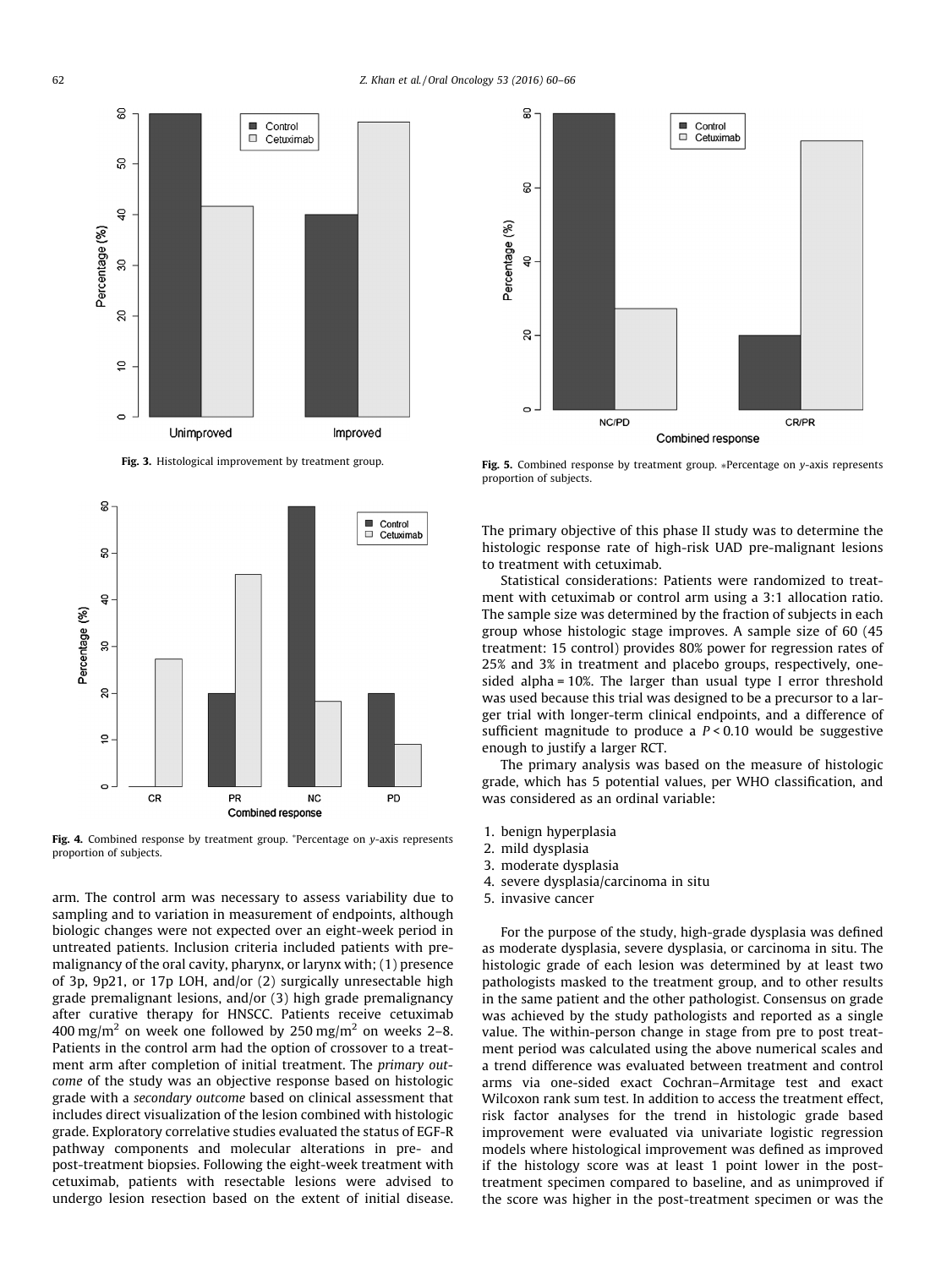<span id="page-3-0"></span>Table 1 Baseline characteristics of the study subjects.

| Characteristics                 | Total $(n = 19)$       | Control $(n = 6)$  | Cetuximab $(n = 13)$ |  |  |  |
|---------------------------------|------------------------|--------------------|----------------------|--|--|--|
| Gender                          |                        |                    |                      |  |  |  |
| Female                          | 7 (36.8)               | 1(16.7)            | 6(46.2)              |  |  |  |
| Male                            | 12 (63.2)              | 5 (83.3)           | 7(53.8)              |  |  |  |
| Race                            |                        |                    |                      |  |  |  |
| White<br>Black                  | 18 (94.7)<br>1(5.3)    | 6 (100)<br>0(0)    | 12 (92.3)<br>1(7.7)  |  |  |  |
|                                 |                        |                    |                      |  |  |  |
| Smoking<br>No                   | 6 (31.6)               | 2(33.3)            | 4(30.8)              |  |  |  |
| Yes                             | 13 (68.4)              | 4 (66.7)           | 9(69.2)              |  |  |  |
|                                 |                        |                    |                      |  |  |  |
| Alcohol<br>No                   | 6(31.6)                | 2(33.3)            | 4(30.8)              |  |  |  |
| Yes                             | 13 (68.4)              | 4 (66.7)           | 9(69.2)              |  |  |  |
| Current drinker                 |                        |                    |                      |  |  |  |
| No                              | 6 (31.6)               | 3(50.0)            | 3(23.1)              |  |  |  |
| Yes                             | 11 (57.9)              | 3(50.0)            | 8(61.5)              |  |  |  |
| Unknown                         | 2(10.5)                | 0(0)               | 2(15.4)              |  |  |  |
| Dysplasia site                  |                        |                    |                      |  |  |  |
| Oral cavity                     | 13 (68.4)              | 3(50.0)            | 10 (76.9)            |  |  |  |
| Larynx<br>History of H&N cancer | 6 (31.6)               | 3(50)              | 3(23.1)              |  |  |  |
| No                              | 8 (42.1)               | 3(50.0)            | 5(38.5)              |  |  |  |
| Yes                             | 11 (57.9)              | 3(50.0)            | 8(61.5)              |  |  |  |
| T Stage                         |                        |                    |                      |  |  |  |
| 1                               | 5(45.5)                | 2(18.2)            | 3(27.2)              |  |  |  |
| 3                               | 2(18.2)                | 1(9.1)             | 1(9.1)               |  |  |  |
| 4                               | 1(9.1)                 | 0(0)               | 1(9.1)               |  |  |  |
| Unknown                         | 3 (27.3)               | 1(9.1)             | 2(18.2)              |  |  |  |
| N Stage<br>0                    | 3(15.7)                | 1(5.3)             | 2(10.5)              |  |  |  |
| $\mathbf{1}$                    | 3(15.8)                | 1(16.7)            | 2(15.4)              |  |  |  |
| 2                               | 2(10.5)                | 0(0)               | 2(15.4)              |  |  |  |
| Unknown                         | 3(15.8)                | 1(5.3)             | 2(10.5)              |  |  |  |
| Prior surgery                   |                        |                    |                      |  |  |  |
| No                              | 8(42.1)                | 2(10.5)            | 6(31.6)              |  |  |  |
| Yes<br>Unknown                  | 11 (57.9)<br>0         | 4 (66.7)<br>0      | 7(53.8)<br>0         |  |  |  |
|                                 |                        |                    |                      |  |  |  |
| Prior Radiation<br>No           | 12 (68.4)              | 4(21.1)            | 8(42.1)              |  |  |  |
| Yes                             | 7 (36.8)               | 2(33.3)            | 5(38.5)              |  |  |  |
| Unknown                         | 0                      | 0                  | 0                    |  |  |  |
| Prior chemotherapy              |                        |                    |                      |  |  |  |
| No                              | 15 (78.9)              | 5(26.3)            | 10(52.6)             |  |  |  |
| Yes                             | 4 (21.1)               | 1(16.7)            | 3(23.1)              |  |  |  |
| Unknown                         | 0                      | 0                  | 0                    |  |  |  |
| Primary surgery                 |                        |                    |                      |  |  |  |
| No<br>Yes                       | 9(47.4)<br>10 (52.6)   | 3(15.8)<br>3(50.0) | 6(31.6)<br>7(53.8)   |  |  |  |
| Unknown                         | 0                      | 0                  | 0                    |  |  |  |
| Primary radiation therapy       |                        |                    |                      |  |  |  |
| No                              | 16 (84.2)              | 6 (31.6)           | 10 (52.6)            |  |  |  |
| Yes                             | 3(15.8)                | 0(0)               | 3(23.1)              |  |  |  |
| Unknown                         | 0                      | 0                  | 0                    |  |  |  |
| Primary chemotherapy            |                        |                    |                      |  |  |  |
| No<br>Yes                       | 17 (89.5)<br>2(10.5)   | 6(31.6)            | 11 (57.9)            |  |  |  |
| Unknown                         | 0                      | 0(0)<br>0          | 2(15.4)<br>0         |  |  |  |
|                                 |                        |                    |                      |  |  |  |
| Post surgery chemotherapy<br>No | 17 (89.5)              | 5(26.3)            | 12 (63.2)            |  |  |  |
| Yes                             | 2(10.5)                | 1(16.7)            | 1(7.7)               |  |  |  |
| Unknown                         | 0                      | 0                  | 0                    |  |  |  |
|                                 | Post surgery radiation |                    |                      |  |  |  |
| No                              | 15 (78.9)              | 4 (21.1)           | 11 (57.9)            |  |  |  |
| Yes<br>Unknown                  | 4(21.1)<br>0           | 2(33.3)<br>0       | 2(15.4)<br>0         |  |  |  |
|                                 |                        |                    |                      |  |  |  |

same in the two specimens. Ordinal logistic regression models were also performed, treating changes in histological grade as an ordinal dependent variable. The risk factors included: patient gender, smoke status, current smoke status, alcohol use, current drinker, dysplastic sites, history of HN, prior surgery, prior radiation, prior chemo therapy, primary treatment of surgery, and primary treatment of radiation.

Secondary clinical endpoints were determined using both histology and clinical combined assessment. This endpoint was analyzed in a similar fashion as described above, where values were assigned to each response category. Study specific criteria were used for assessment of response which is described in supplementary material.

# Results

25 patients were initially screened in the study, 6 were excluded at the time of screening due to the absence of high grade dysplasia after biopsy along with absence of 3p, 9p21, or 17p LOH  $(n = 4)$ , pathologic diagnoses of invasive cancer at the time of screening  $(n = 2)$ . Of the 19 patients that were screened positive and eligible to be randomized to one of the treatment arms, two of 19 enrolled patients did not complete therapy due to treatment toxicity. Of the 17 patients, 12 were in the treatment (cetuximab) arm and 5 in the observation group.

Descriptions of histologic staining and LOH are included in supplementary materials.

Of the 19 patients enrolled, 7 were female, 12 were male, 18 enrolled patients were Caucasian and one was Black. Inclusion criteria included patients with premalignant lesions of the oral cavity, pharynx, or larynx with; (1) presence of 3p, 9p21, or 17p LOH, and/ or (2) surgically unresectable high-grade premalignant lesions, and/or (3) high grade premalignancy after curative therapy for HNSCC. [Table 7](#page-6-0) illustrates the pretreatment and post treatment histologies and LOH status.

Although the initial enrollment target was 60 patients across multiple sites, the enrollment could not be completed within the planned study duration due to low number of eligible patients presenting for treatment who qualified within the inclusion criteria resulting in a slower than anticipated accrual. Study enrollment could not be extended due to lack of additional funding to continue.

Two of 19 enrolled patients did not complete therapy due to treatment toxicity. Analysis of 17 patients who completed the trial show a trend toward a larger mean decrease in grade of dysplasia in the cetuximab treated group  $(-1.0)$  vs. the observation group  $(-0.2)$  (P = 0.082, exact one-sided Wilcoxon rank sum test). Meanwhile, there was an increasing trend in the proportion favoring improvement in histological grade with the cetuximab treatment, albeit not statistically significant ( $P = 0.103$ , exact Cochran–Armitage trend test). However, in the observation group, none of the 5 patients (0%) underwent complete resolution of dysplasia; while 4 of 12 (33.3%) cetuximab treated patients had no remaining dysplasia after therapy. In addition, three of these patients had complete resolution of dysplastic changes after cetuximab therapy alone without surgical excision. Of these three patients, two have had no recurrence of leukoplakia or dysplasia as of last follow up visit (1.5 and 2 years). The third patient treated for oral cavity dysplasia has had no recurrence of dysplasia or lesions within the oral cavity, but developed a hypopharyngeal cancer at 1.5 years after completion of cetuximab therapy. While the number of patients with NC/PD (No change/Progression of Disease) were similar in both groups, the number of patients with complete or partial response was significantly higher in the treatment group.

7 of 12 patients in the treatment group (58.3%) showed improvement in histologic grade, while only 2 of 5 patients in observation group (40%) showed any improvement resulting in a larger number of treated patients showed improvement in histologic grade ([Table 2 and 3\)](#page-4-0).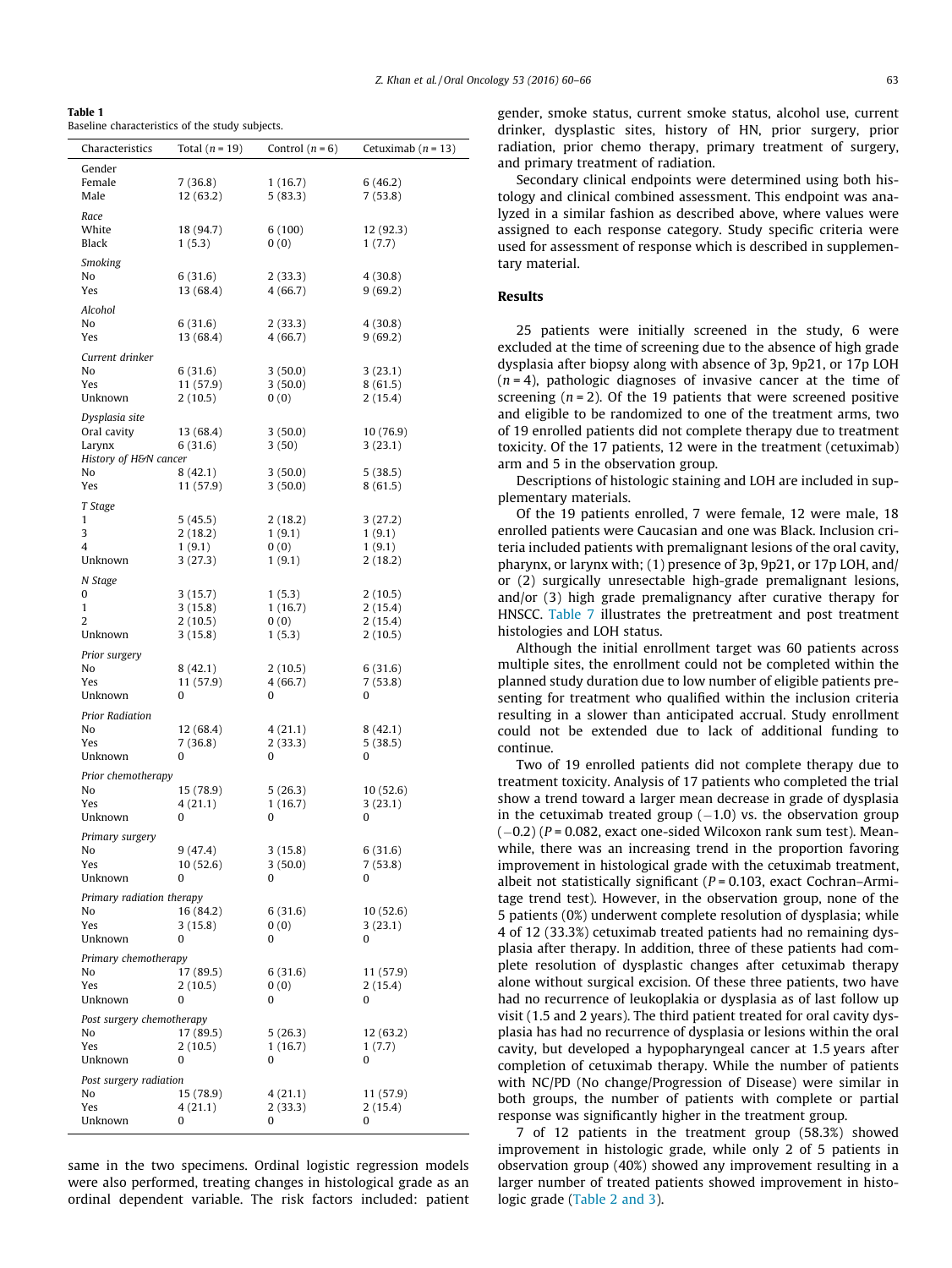## <span id="page-4-0"></span>Table 2

Change in histological grade by treatment group.

| Change in histological grade (pre-post) | n(%)                 |                         |
|-----------------------------------------|----------------------|-------------------------|
|                                         | Control<br>$(n = 5)$ | Cetuximab<br>$(n = 12)$ |
| $-1$                                    | 1(20.0)              | 0(0)                    |
| 0                                       | 2(40.0)              | 5(41.7)                 |
|                                         | 2(40.0)              | 2(16.7)                 |
| 2                                       | 0(0)                 | 5(41.7)                 |

#### Table 3

Association of histological improvement with treatment group.

| Histological improvement | n(%)               |                      |  |  |
|--------------------------|--------------------|----------------------|--|--|
|                          | Control $(n = 5)$  | Cetuximab $(n = 12)$ |  |  |
| Improved<br>Unimproved   | 2(40.0)<br>3(60.0) | 7(58.3)<br>5(41.7)   |  |  |

#### Table 4

Univariate analysis of change in histology.

| Characteristics                          | Change in histological<br>grade <sup>a</sup> |                | Histological improvement <sup>b</sup> |             |
|------------------------------------------|----------------------------------------------|----------------|---------------------------------------|-------------|
|                                          | OR (95% CI) <sup>a</sup>                     | P <sup>a</sup> | OR (95% CI) <sup>b</sup>              | $P^{\rm b}$ |
| <b>Treatment</b><br>Control<br>Cetuximab | ref<br>4.46 (0.63, 43.19)                    | 0.152          | ref<br>2.10 (0.25, 21.01)             | 0.494       |
| Gender<br>Female<br>Male                 | ref<br>1.10(0.18, 6.88)                      | 0.915          | ref<br>0.75(0.1, 5.29)                | 0.772       |
| Smoking<br>No<br>Yes                     | ref<br>2.06 (0.33, 14.75)                    | 0.446          | ref<br>1.20(0.16, 9.35)               | 0.858       |
| Alcohol<br>No<br>Yes                     | ref<br>2.89 (0.38, 28.54)                    | 0.319          | ref<br>2.10 (0.25, 21.01)             | 0.494       |
| Current drinker<br>No<br>Yes             | ref<br>6.12 (0.54, 156.07)                   | 0.177          | ref<br>5.25 (0.48, 128.34)            | 0.207       |
| Dysplasia site<br>Oral cavity<br>Larynx  | ref<br>0.94(0.12, 7.31)                      | 0.952          | ref<br>0.86(0.08, 9.04)               | 0.893       |
| History of H&N cancer                    |                                              |                |                                       |             |
| N <sub>0</sub><br>Yes                    | ref<br>2.40 (0.38, 17.2)                     | 0.358          | ref<br>3.50 (0.46,35.01)              | 0.241       |
| Prior surgery<br>No<br>Yes               | ref<br>0.24(0.03, 1.75)                      | 0.172          | ref<br>0.17(0.01, 1.67)               | 0.165       |
| Prior radiation<br>No<br>Yes             | ref<br>3.51 (0.48, 31.48)                    | 0.230          | ref<br>6.25(0.7, 83.07)               | 0.121       |
| Prior chemotherapy<br>No<br>Yes          | ref<br>2.73 (0.26, 33.07)                    | 0.400          | ref<br>4.50(0.4, 111.1)               | 0.256       |
| Primary surgery<br>No<br>Yes             | ref<br>0.42(0.06, 2.78)                      | 0.375          | ref<br>0.40(0.04, 3.25)               | 0.403       |

OR = odds ratio.

<sup>a</sup> Includes categories of  $-1$ , 0, 1, and 2; P values obtained using ordinal logistic regression.

Improved vs. unimproved; P values obtained using logistic regression.

9 of 11 (81.8%) patients in treatment group showed a combined response of clinical and histologic change compared to only 2 of 5 (40%) in the observation group ([Table 5\)](#page-5-0).

Univariate analysis of combined response was completed based on treatment status, gender, smoking and alcohol status, site of dysplasia, history of prior head and neck cancer and primary and prior treatments [\(Table 6\)](#page-5-0). While not statistically significant, the treatment group did show a higher rate of combined response. Additionally, patients with a prior history of head and neck cancer had a higher combined response rate, albeit not statistically significant.

Pre and Post treatment LOH was performed on 11 of the 19 patients, of these 8 were in the treatment group while 3 were in the observation group. 5 of the 8 patients in the treatment group showed a change in LOH after treatment (62.5%) while none of the 3 patients in the control group showed any change  $(P = 0.182$ , Fisher's exact test). Change in LOH after treatment was observed in patients treated with CTX (62.5%), although not statistically significant ( $P = 0.062$ , exact McNemar's test comparing pre and post difference). 4 of the 5 patients who a change in LOH had a positive correlation with combined response, while the 5th patient had a change in LOH but no change in combined response. None of the observation group patients showed post treatment change in LOH status [\(Table 7\)](#page-6-0).

Of the 5 patients randomized to observation, three elected to crossover to cetuximab therapy, and two of these three patients had complete resolution of dysplasia following cetuximab treatment.

Development of rash has been associated with response to treatment with cetuximab in head and neck cancer patients. On the current trial, 12 of the 19 patients were randomized to treatment arm and subsequently were treated with cetuximab. 6 of the 12 patients treated with cetuximab developed a rash, 4 of whom had a response to treatment and had no remaining dysplasia after treatment. Of the 6 patients on the treatment arm who did not develop a rash, 3 had response to treatment showing improvement in histologic grading. Additionally, one patient on the observation arm, who crossed over to treatment arm and was treated with cetuximab developed rash and responded to treatment with no dysplasia after treatment.

Limited data were available on the correlation with EGFR axis alterations with therapy and clinical response due to limitations on remaining material to perform immunohistochemical assays, however, these data are included in supplementary material.

## Discussion

Current approaches to predicting development of cancer in patients with pre-malignant lesions and in patients with prior cancers combine histologic and molecular techniques. Chromosomal changes are particularly useful for prediction, especially given the observation that histologically normal appearing mucosa often harbor HNSCC-associated genetic changes. Many patients with premalignant dysplastic lesions cannot be adequately treated with surgical excision. Many patients present with relatively widespread dysplastic involvement of the mucosa that extends beyond the boundaries of acceptable surgical resection. Other patients are characterized by a grossly normal appearing mucosa with the histologic appearance of high-grade dysplasia that likewise cannot be adequately resected surgically. Furthermore, genetic molecular changes may be present in tissues with mild dysplasia or benign histologic findings but are at risk of progression to cancer. Increased risk of progression to malignancy is also associated with prior head and neck cancer, advanced histologic grade, and evidence of genetic instability including chromosomal loss.

The low number of enrolled patients may have resulted in the lack of statistically significant change in histologic, clinical and combined responses in treated patients when compared to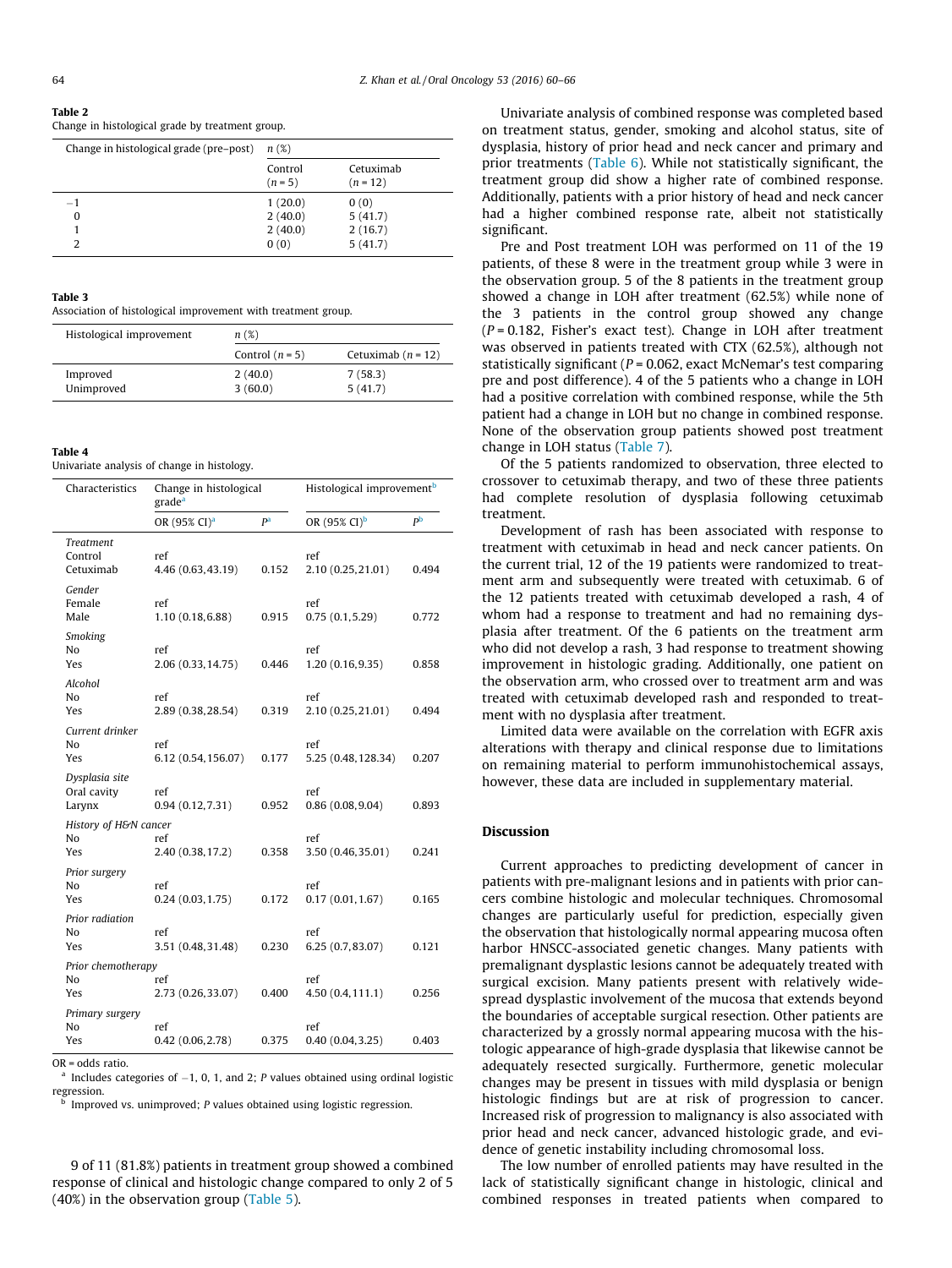<span id="page-5-0"></span>Table 5

Combined response by treatment group.

| Combined response | n(%)              |                      |
|-------------------|-------------------|----------------------|
|                   | Control $(n = 5)$ | Cetuximab $(n = 11)$ |
| CR.               | 0(00.0)           | 3(27.3)              |
| PR                | 1(20.0)           | 5(45.4)              |
| NC.               | 3(60.0)           | 2(18.2)              |
| <b>PD</b>         | 1(20.0)           | 1(9.1)               |

| iad |  |
|-----|--|
|-----|--|

Univariate analysis of combined response.

| Characteristics          | Ordinal response <sup>a</sup> |        | Binary response <sup>b</sup> |                |
|--------------------------|-------------------------------|--------|------------------------------|----------------|
|                          | OR (95%CI) <sup>a</sup>       | pa     | OR (95%CI) <sup>b</sup>      | P <sub>b</sub> |
| <b>Treatment</b>         |                               | 0.066  |                              | 0.0701         |
| Control<br>Cetuximab     | ref<br>7.50                   |        | ref<br>10.67                 |                |
|                          | (0.98, 81.17)                 |        | (1.06, 262.56)               |                |
| Gender                   |                               | 0.954  |                              | 0.288          |
| Female                   | ref                           |        | ref                          |                |
| Male                     | 0.95<br>(0.15, 6.03)          |        | 0.32(0.03, 2.43)             |                |
| Smoking                  |                               | 0.855  |                              | 0.518          |
| No                       | ref                           |        | ref                          |                |
| Yes                      | 1.20<br>(0.17, 8.55)          |        | 0.50(0.05, 3.92)             |                |
| Alcohol                  |                               | >0.999 |                              | 0.839          |
| No                       | ref                           |        | ref                          |                |
| Yes                      | 1.00<br>(0.14, 7.39)          |        | 0.80(0.08, 6.89)             |                |
| Current drinker          |                               | 0.750  |                              | 0.7334         |
| No                       | ref                           |        | ref                          |                |
| Yes                      | 1.43<br>(0.15, 13.86)         |        | 1.50 (0.13, 17.42)           |                |
| Dysplasia site           |                               | 0.945  |                              | 0.389          |
| Oral cavity              | ref                           |        | ref                          |                |
| Larynx                   | 0.92<br>(0.09, 10.84)         |        | 0.31(0.01, 4.12)             |                |
| History of H&N<br>cancer |                               | 0.157  |                              | 0.070          |
| No                       | ref                           |        | ref                          |                |
| Yes                      | 4.20<br>(0.61, 35.55)         |        | 10.67<br>(1.06, 262.56)      |                |
| Prior surgery            |                               | 0.350  |                              | 0.872          |
| No                       | ref                           |        | ref                          |                |
| Yes                      | 0.38<br>(0.04, 2.81)          |        | 0.83(0.08, 7.78)             |                |
| Prior radiation          |                               | 0.315  |                              | 0.181          |
| No                       | ref                           |        | ref                          |                |
| Yes                      | 2.87<br>(0.38, 25.69)         |        | 5.00 (0.53,68.31)            |                |
| Prior chemotherapy       |                               | 0.670  |                              | 0.322          |
| No                       | ref                           |        | ref                          |                |
| Yes                      | 1.61<br>(0.18, 15.49)         |        | 3.75 (0.33,93.86)            |                |
| Primary surgery          |                               | 0.626  |                              | 0.641          |
| No                       | ref                           |        | ref                          |                |
| Yes                      | 0.62<br>(0.08, 4.25)          |        | 1.67 (0.19, 15.67)           |                |

OR = odds ratio.

Combined response coded as an ordinal variable (CR, PR, NC and PD), and odds ratios and p values obtained using ordinal logistic regression.

 $<sup>b</sup>$  Combined response coded as an binary variable (CR/PR vs. NC/PD), and odds</sup> ratios and p values obtained using simple logistic regression.

patients in the observation group. However, a larger percentage of treated patients presented with a histologic downgrade when compared to observed patients. This supports the theory that targeting the EGFR for prevention or treatment of high risk

premalignant lesions is a potential option for patients who lack other treatment options, since 72.7% of the treated patients showed a combined response. Despite the fact that a small number of patients in the treatment arm had progression of disease, the results provide evidence that cetuximab shows potential in a chemoprevention strategy. Of note, 3 patients have lasting complete responses at 2 year follow up visits.

LOH profiles have been shown to predict risk of progression of disease in patients with high risk premalignant lesions. Despite concerns with low number of enrolled patients and toxicity concerns in a subset of patients, the trial showed a trend toward an association with LOH data ([Table 7\)](#page-6-0).

Although the EPOC trial  $[14]$ , although failed to reduce oral cancer free survival in high risk patients, the preliminary reports show LOH status as a marker for risk. Patients with histological evidence of an oral premalignant lesion (with or without a prior history of invasive OC) underwent LOH profiling, of 375 patients evaluated for LOH status, 254 were LOH positive, and 121 were LOH negative. LOH negative patients received no treatment. LOH positive patients were randomized (1:1) to erlotinib 150 mg per oral daily for 12 months or placebo. The EPOC trial also showed positive response in mucosal lesions at 1 year following treatment although the primary endpoint was progression to cancer. The results showed a larger number of LOH positive patients progressing to oral cancer, as compared to LOH negative patients. In our trial, despite the low number of subjects, a significant number of patients showed a change in LOH status after treatment which correlated with the combined response.

In a similar study targeting the EGFR [\[13\]](#page-6-0), using Celecoxib and Erlotinib, the results showed a clinical response that correlated with the down regulation of the activated protein levels of the EGFR pathway.

The most definitive trial to date (EPOC) examined the utility of Erlotinib, an EGFR tyrosine kinase inhibitor, in the prevention of progression and secondary oral cancer in a high risk population. In this trial, LOH was validated as a marker of oral cancer risk and found to be associated with increased EGFR copy number. Erlotinib did not, however, improve CFS in high-risk patients with LOH-positive or high-EGFR-gene-copy-number OPLs. This trial supports incorporation of LOH testing as a prognostic tool in routine clinical practice but does not support erlotinib use in this setting.

Considering results from the EPOC trial and another prospective study [\[15\]](#page-6-0) which showed LOH status predicts progression to invasive disease and our study showing cetuximab in selected patients reverted the LOH status to negative, these results support the interest in the potential use of cetuximab for patients who are not good surgical candidates. Patients with prior head and neck cancer have a higher risk of progression of disease, this group of patients also show a significantly higher combined response to treatment with cetuximab, providing a treatment strategy which would both treat the dysplasia while at the same time reduce the risk of progression of disease. Of note, Cetuximab has been shown to be active in combination with radiotherapy for invasive head and neck cancers. Recent data indicate that Cetuximab may exert its effect via a combined activity of inducing immunologic response to head and neck cancers as well as direct effects on the EGFR signal transduction axis. It is possible that the responses seen in premalignancy in this study may also have an immune component as well.

Due to the challenging nature of surgical treatment for these patients, including size and location of lesions, potential recurrence following attempted excision, regional extent of molecular change and the lack of clinically available markers of molecular change, medical therapies may have utility in patients with high-risk premalignant disease. While this trial did not complete intended accrual, it did demonstrate that EGFR blockade with cetuximab